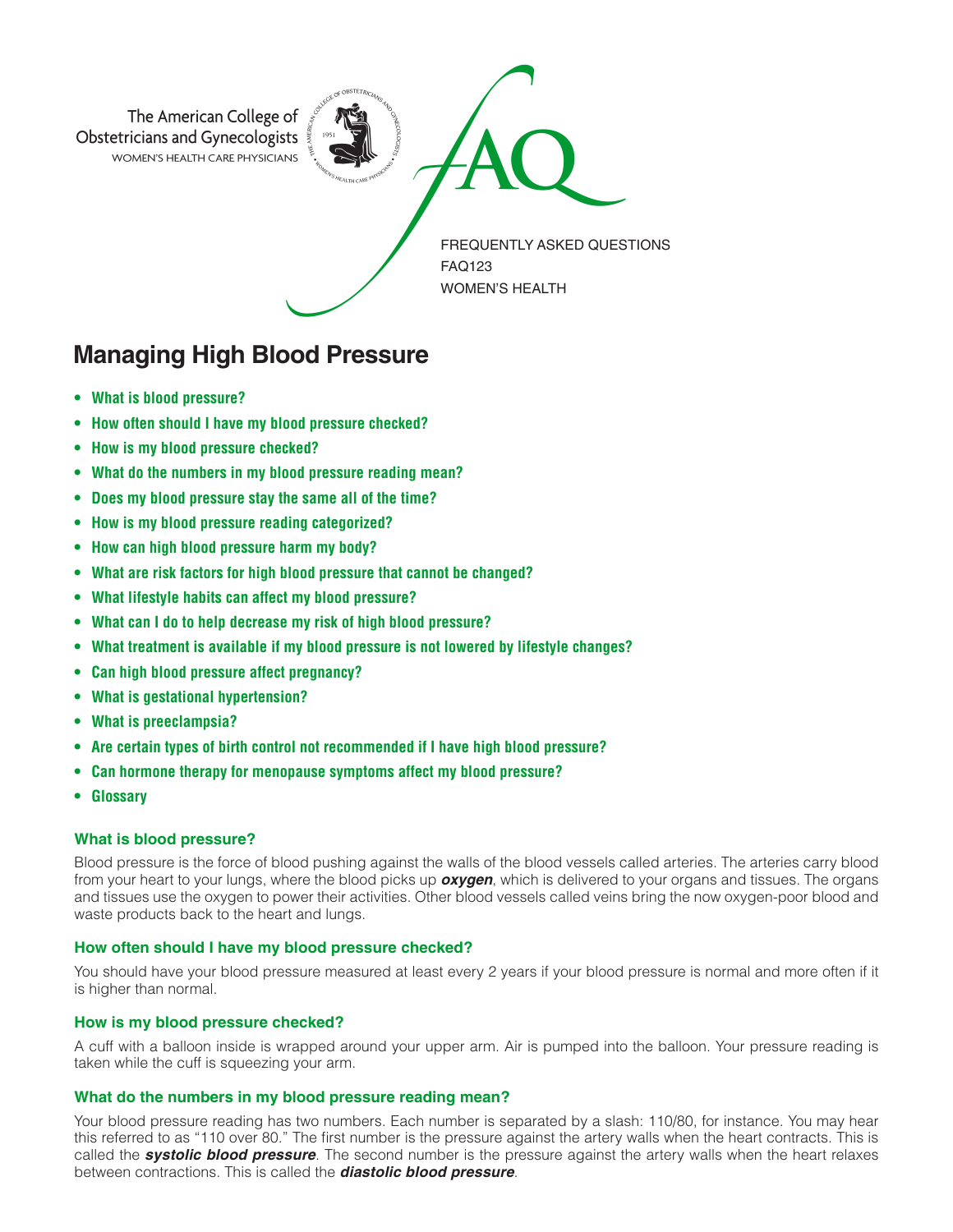#### **Does my blood pressure stay the same all of the time?**

Blood pressure can go up and down. It goes down when you sleep and goes up when you are active or nervous. This is normal. Your blood pressure is the average of several readings taken on different occasions.

### **How is my blood pressure reading categorized?**

Your blood pressure reading is classified into one of four categories: normal, prehypertension, stage 1 hypertension, or stage 2 hypertension. People who have prehypertension have twice the risk of developing hypertension compared with those who have normal blood pressure. Recognizing prehypertension is important. If you have prehypertension, you often can make lifestyle changes to prevent the development of high blood pressure.

### **How can high blood pressure harm my body?**

Long before high blood pressure causes symptoms, it can damage vital organs in your body:

- Blood vessels—Long-term high blood pressure can damage the walls of the arteries. Damaged artery walls are more likely to attract a sticky substance called plaque. Plaque can build up inside blood vessel walls and, over time, cause the arteries to narrow and harden. This condition is called *atherosclerosis*. The combination of atherosclerosis and high blood pressure sets the stage for a *stroke* or *heart attack*.
- Heart—As blood pressure increases, the heart has to work harder to deliver oxygen to the tissues. Over time, the heart may enlarge. Its walls may thicken or thin. The heart may no longer pump efficiently enough to keep up with the body's demands. Tissues become starved of oxygen, causing fatigue, breathing problems, and weakness.
- Brain—High blood pressure can cause a blood vessel in the brain to become blocked, cutting off oxygen to that part of the brain. A blood vessel also can burst. This is called a stroke. During a stroke, cells in that part of the brain may die. A stroke can cause permanent brain damage or death.
- Kidneys—The kidneys filter the blood to remove wastes from your body. The blood vessels in the kidneys can be damaged easily by high blood pressure. When the kidneys are not working normally, their ability to control salt and water balance in the body is disrupted. This can lead to kidney failure.
- Eyes—High blood pressure can cause the blood vessels in your eyes to constrict. This can cause vision problems and may even lead to blindness.

#### **What are risk factors for high blood pressure that cannot be changed?**

The following factors that increase the risk of high blood pressure cannot be changed:

- Age—Blood pressure increases with increasing age.
- Race—High blood pressure is more common in African Americans than in any other racial group.
- Family history—High blood pressure tends to run in families.
- Medical conditions—Certain diseases, such as diabetes and kidney disease, increase the risk of high blood pressure.
- History of *preeclampsia*

#### **What lifestyle habits can affect my blood pressure?**

Lifestyle habits also can affect blood pressure. These are things you can change. You are at greater risk of high blood pressure if you

- are overweight
- are not physically active
- smoke cigarettes
- drink more than two alcoholic drinks per day
- eat a poor diet (too much fat, not enough fruits and vegetables)
- eat too much salt

### **What can I do to help decrease my risk of high blood pressure?**

Adopting certain lifestyle habits can decrease your risk of developing high blood pressure in the future:

- Quit smoking.
- Lose weight if you are overweight.
- Limit your intake of alcohol.
- Exercise regularly.
- Cut back on salt.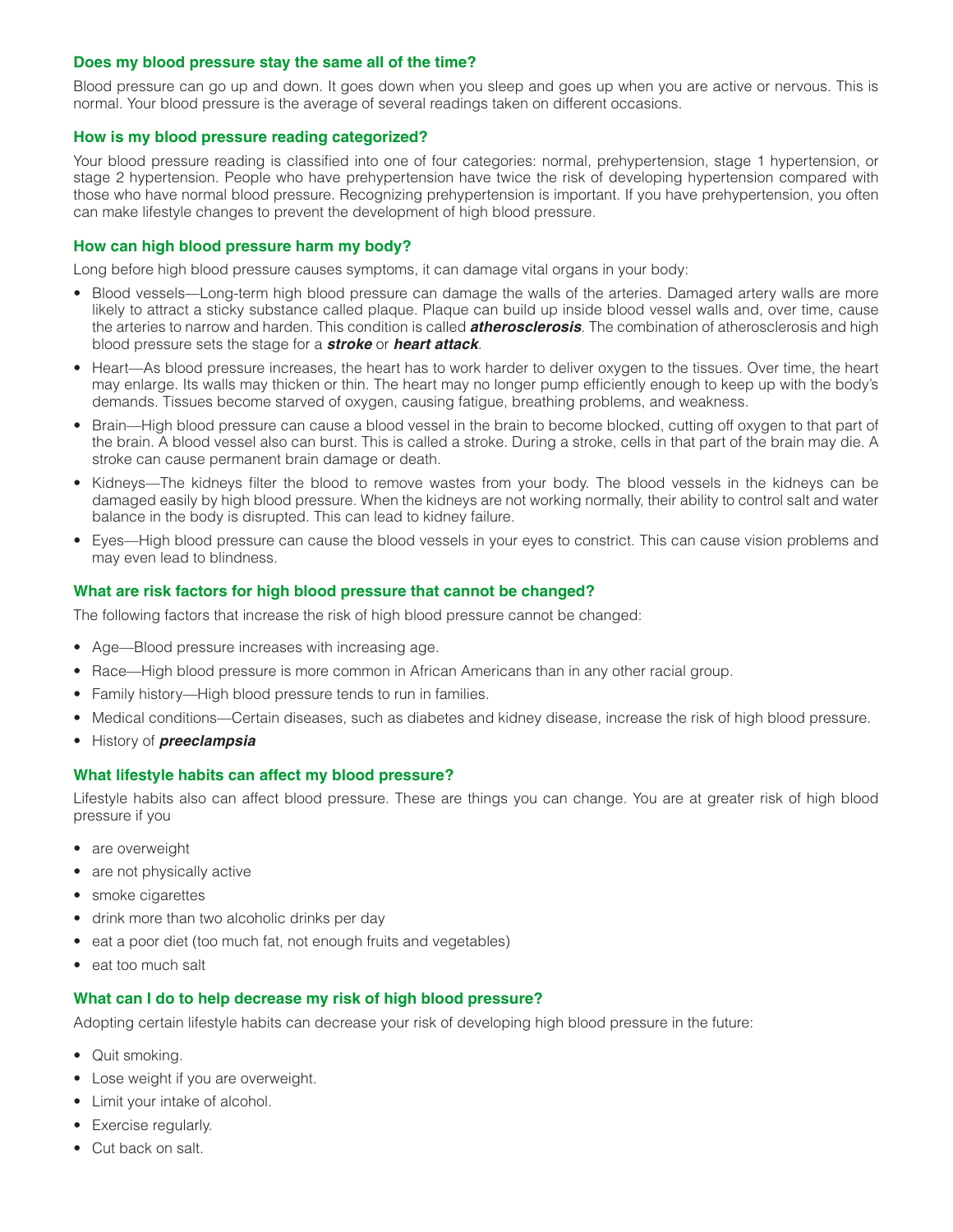- Change your diet—The DASH (Dietary Approaches to Stop Hypertension) eating plan focuses on heart-healthy foods.
- Relieve stress.

### **What treatment is available if my blood pressure is not lowered by lifestyle changes?**

If lifestyle changes alone do not lower your blood pressure, medications usually are recommended. Many types of medications are available that work in different ways. It is important to continue taking your medication even when you are feeling healthy. It also is important to continue your healthy lifestyle habits even if taking medication lowers your blood pressure readings into the healthy range.

## **Can high blood pressure affect pregnancy?**

High blood pressure during pregnancy can cause serious problems, including growth problems with the baby, *preterm* birth, and worsening of any preexisting conditions that you have because of high blood pressure. If you have chronic (long-lasting) high blood pressure and are planning to become pregnant, see your health care provider for a prepregnancy check-up. This will give you a chance to stabilize your blood pressure and to become as healthy as possible. During pregnancy, your blood pressure will be measured often. You will be monitored for signs and symptoms of preeclampsia. You may have special tests to monitor the well-being and growth of the *fetus*.

## **What is gestational hypertension?**

High blood pressure that first occurs in the second half (after 20 weeks) of pregnancy is called *gestational hypertension*. Management depends on how high your blood pressure is. Most women with gestational hypertension have only a mild increase in blood pressure. Some women, however, develop severe hypertension and are at risk of serious complications. All women with gestational hypertension are monitored closely to make sure their blood pressure does not go too high and to look for signs of preeclampsia.

## **What is preeclampsia?**

Preeclampsia is a serious high blood pressure disorder that can occur during pregnancy and in the weeks after pregnancy. If it is not diagnosed and managed, it can cause severe complications in both the woman and her baby. Women who have had preeclampsia have an increased risk of developing high blood pressure and *cardiovascular disease* later in life.

## **Are certain types of birth control not recommended if I have high blood pressure?**

Some birth control methods are not recommended for women with high blood pressure. These methods include the following:

- Combined hormonal birth control methods—These methods contain estrogen and progestin and include the combined hormonal pill, patch, and ring. If you are being treated for high blood pressure—even if your blood pressure is normal discuss the use of these methods with your health care provider.
- Injection—This form of birth control should not be used if your systolic blood pressure is 160 or higher or if your diastolic pressure is 100 or higher.

## **Can hormone therapy for menopause symptoms affect my blood pressure?**

Blood pressure usually does not change much with *hormone therapy*. In some women, hormone therapy actually decreases blood pressure. In others, some types of hormone therapy increase blood pressure. Because the effects of hormone therapy on blood pressure are not predictable, all women who are taking hormone therapy should have their blood pressure checked more often.

## **Glossary**

*Atherosclerosis:* Narrowing and clogging of the arteries by a buildup of plaque deposited in vessel walls; also called hardening of the arteries.

*Cardiovascular Disease:* Disease of the heart and blood vessels.

**Diastolic Blood Pressure:** The force of the blood in the arteries when the heart is relaxed; the lower blood pressure reading.

*Fetus:* The developing organism in the uterus from the ninth week of pregnancy until the end of pregnancy.

*Gestational Hypertension:* New-onset high blood pressure that occurs after 20 weeks of pregnancy.

*Heart Attack:* Damage to an area of heart muscle that occurs when its blood supply is interrupted. It almost always is caused by narrowing or blockage of the arteries in the heart.

*Hormone Therapy:* Treatment in which estrogen, and often progestin, are taken to help relieve some of the symptoms caused by low levels of these hormones.

**Oxygen:** A gas that is necessary to sustain life.